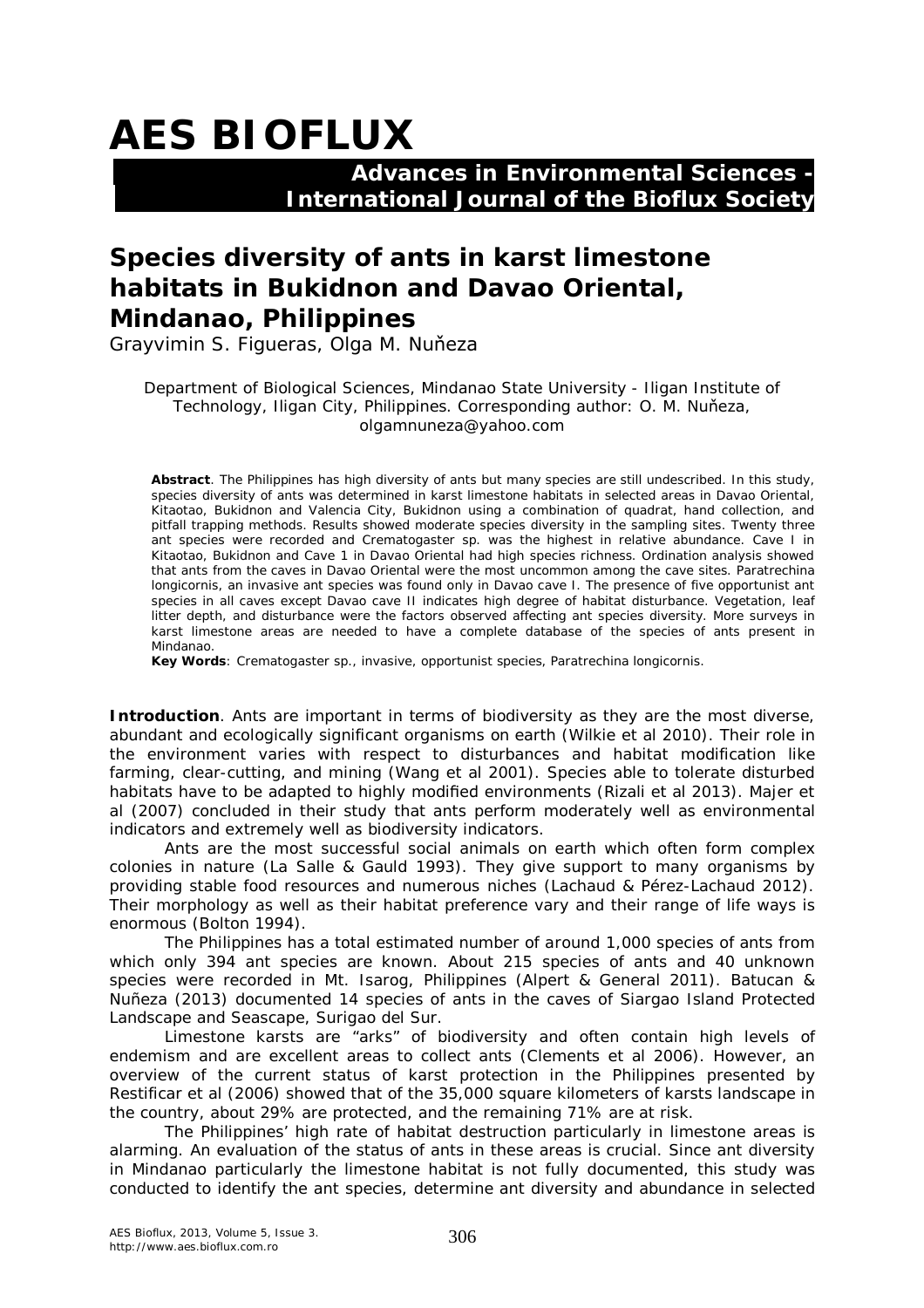limestone habitats of the provinces of Davao Oriental and Bukidnon and the city of Valencia in the Philippines.

**Material and Method**. Ants were collected for 21 sampling days from April to May, 2010 in the karst limestone habitats in Barangay Concepcion, Valencia City, Bukidnon; Barangay. Poblacion, Kitaotao, Bukidnon; and Barangay Limot, Taraggona, Davao Oriental (Figure 1).



Figure 1. Sampling sites: A) represents Valencia City, Bukidnon; B) represents Kitaotao, Bukidnon; C) represents Tarragona, Davao Oriental (http://resorts-hotelsphilippines.lejinternetplaza.com/hotels-resorts/Information/Map\_Philippines.php).

#### *Description of sampling sites*

*Sampling area 1* - was in Barangay Concepcion, Valencia City, Bukidnon. It is bounded on the North by the Municipality of Lantapan and Malaybalay City. The Municipalities of Maramag and Quezon lie in the south and the Municipalities of Pangantucan and Talacag in the East. Two sampling sites were established: Salawao Cave (Cave Site I) and the Kariis Cave (Cave Site II). Salawao (720 meters above sea level) and Kariis cave (437 meters above sea level) have coordinates of 07º42'062" North, 125º03'249" East. The nearest accessible road is one kilometer away and can be reached by a four-wheeled vehicle. Water is flowing in both caves. People use to visit the area to bathe or do spelunking. The main entrance of Salawao Cave, about three meters in diameter was partially illuminated. The ground was moderately covered by wet leaf litter. The Kariis Cave entrance is about three meters in diameter and fully illuminated. The sampling area was surrounded by trees.

*Sampling area 2* - was in Barangay Poblacion, Kitaotao, Bukidnon. Kitaotao is one of the municipalities in the Third Congressional district in Bukidnon. Situated in the southern part of Bukidnon, Kitaotao is bounded in the north by the municipalities of Don Carlos, Quezon and San Fernando; in the west by the municipality of Kadingilan, Dangcagan and Kibawe; in the south by the Province of North Cotabato and in the east by the Province of Davao del Norte. It is 38 kilometers away from the first sampling area. Three caves were selected as sampling sites. Cave 1 (Cave Site III) has three openings with grid coordinates of 07º42'062" North, 125º03'249" East with an elevation ranging from 316- 328 meters above sea level (masl). The three openings were partially to fully illuminated, ranging from 1-5 m in diameter. The cave main opening has dry soil surface but muddy in the inner recess area. The area is surrounded by trees. The ground had totally dry litter. The leaf-litter depth was high at approximately 125 mm. Cave 2 (Cave Site IV) has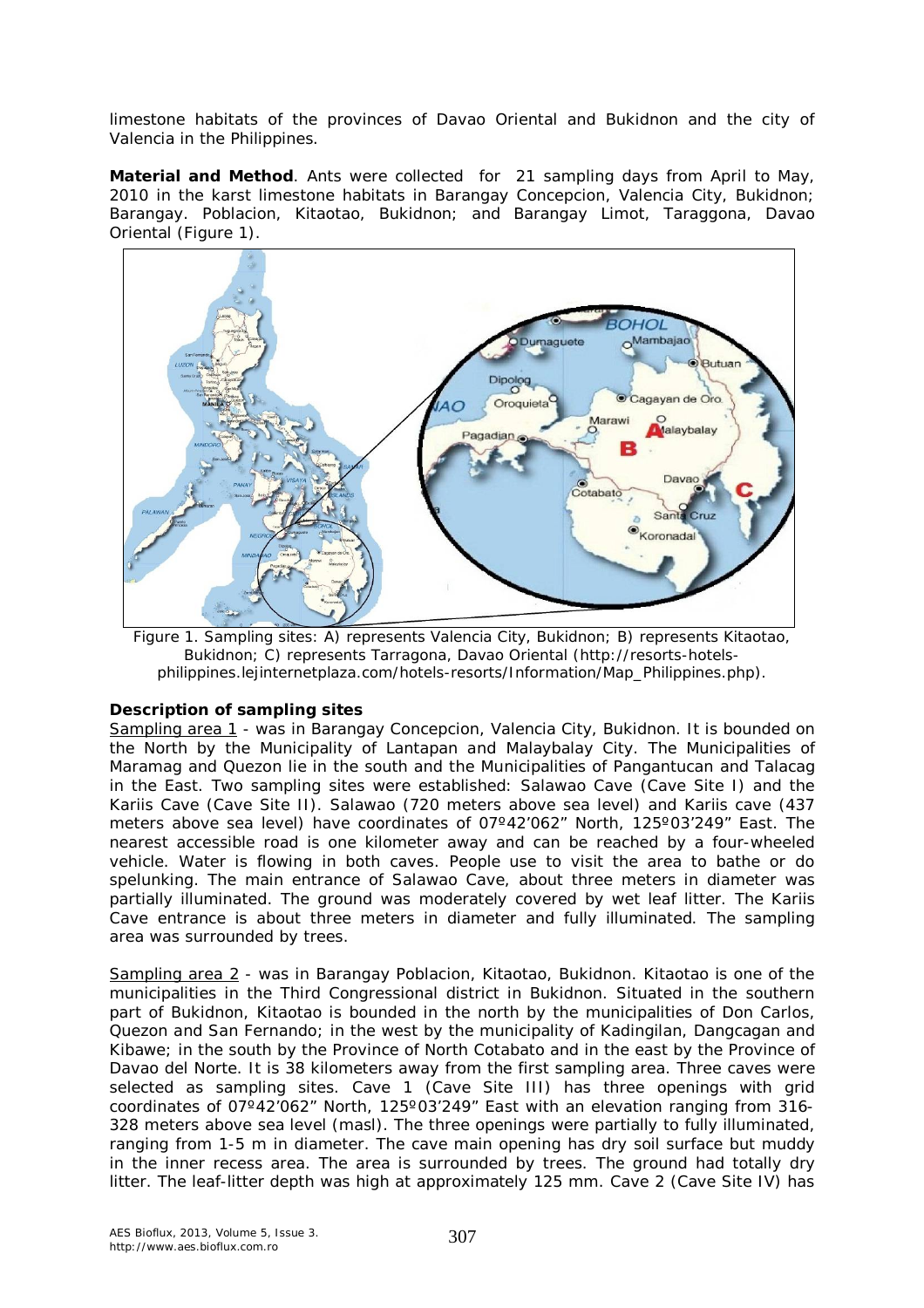grid coordinates of 07º42'062" North, 125º03'249" East with an elevation of 325 masl. Cave 2 is about 250m from Cave 1. It has one opening for entrance and another for exit. The entrance is partially illuminated and measured only about one meter in diameter. The area is surrounded by trees. The ground had moderately wet leaf-litter. The leaflitter depth on the ground was low at approximately 45 mm. Cave 3 (Cave Site V) has three openings and has grid coordinates of 07°38'628''-07°38'685'' North, 125°01'929''- 125°01'969''East. The elevation ranges from 315-353 masl with partially illuminated entrance. The size of the entrance ranges from 2-4 meters in diameters. Stagnant water is present at some cave entrance and also inside the cave due to a flood. The ground had partially wet leaf-litter. The leaf-litter depth was high (100 mm).

*Sampling area 3* - is in Barangay Limot, Tarragona, Davao Oriental. Tarragona is a 4th class municipality in the province of Davao Oriental that lies 205.84 kilometers in the north-eastern part of Mati. It is 311 kilometers away from the second sampling area. Tarragona is bounded in the northwest by the municipality of Lupon, Municipality of Manay in the North, the Philippine Sea in the east, Mayo Bay of Mati in the South and the Municipality of Mati in the Southwest. Two caves were selected as sampling sites. The caves have dense canopy cover located at the mountainside and were less than five km from the road accessible by four-wheeled vehicle. The two caves were located at coordinates 07°01'719" North, 126°16'984" East with an elevation of 370-470 masl. Cave entrances were partially illuminated and measured about 1 m in diameter. The two caves are surrounded by trees and other plants. The ground of the two cave entrances had partially wet leaf-litter. The leaf-litter depth on the ground was high (110 mm) in Davao cave I and low (40 mm) in Davao cave II.

Ant collection was done using the quadrat, hand collection, and pitfall trapping methods. Three quadrats with 1 x 1 meter each were established inside the cave and another three quadrats outside. Ants within the quadrats were observed, counted and collected. Ants found beyond the quadrats and within the caves were also collected. The collected ants were placed immediately into vials with 70% ethyl alcohol.

Vials about 3 inches in length were used as pitfalls traps. The vials were buried up to the rim in the soil. A killing agent, 70% ethanol, was added in the vials to capture crawling ants. The set-up was placed in every quadrat in each cave. This method was used to estimate the abundance and species composition of ground surface-active ants (Greenslade 1973).

The ants collected were sent to the Philippine National Museum for identification by an expert on ant taxonomy. Biodiversity indices were determined using Biodive Pro and an ordination diagram was made using SPSS Version 17.

**Results and Discussion**. Table 1 shows 23 species of ants belonging to six functional groups. Andersen (2011) reported that ant functional group analysis is based on global– scale responses of ants to environmental stress and disturbance operating at the genus or sub-species level. Six species in the areas sampled belong to Subordinate Camponotini. Ants of Subordinate Camponotini are generally large in size and often forage at night to reduce interaction with other ant groups (Andersen 2011). Five species belong to Opportunist functional group. Andersen & Majer (2004) stated that opportunist species predominate only in environments experiencing high levels of stress and disturbance. All the caves in this study have opportunist species except Davao cave II. The presence of opportunist species suggests that all the caves except Cave II of Davao may be exposed to high degree of stress and disturbance. Four species are specialist predators and other four species are tropical climate specialists. The generalized myrmicinae and cryptic species groups have two species each. Andersen & Majer (2004) reported that cryptic species and specialist predators are especially sensitive with their abundance typically declining with increased disturbance.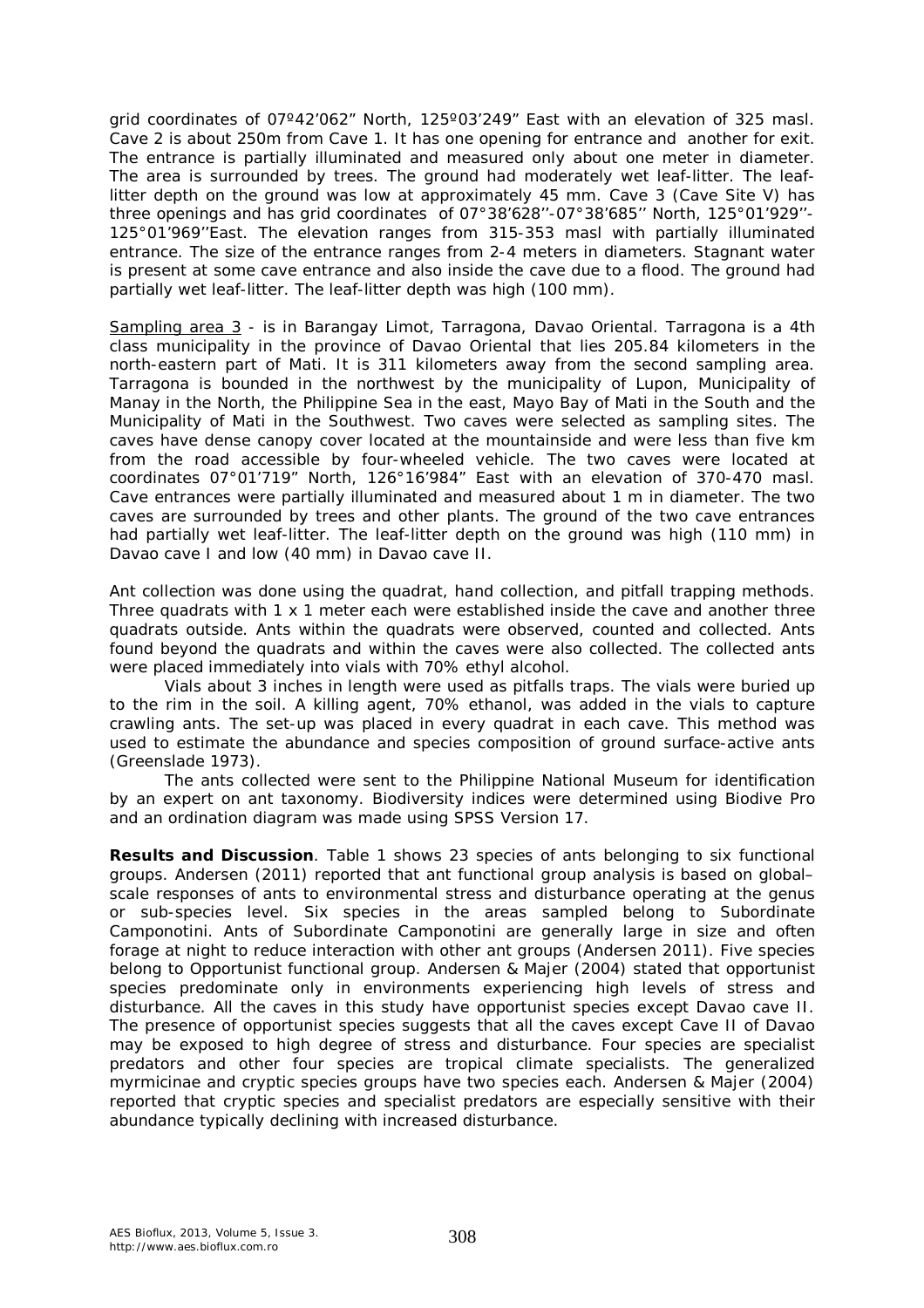| ⊲D" |  |
|-----|--|
|     |  |

|  |  |  | Data showing the species of ants present in the caves and the functional group |  |
|--|--|--|--------------------------------------------------------------------------------|--|
|--|--|--|--------------------------------------------------------------------------------|--|

| Species name<br><b>TOTAL</b><br>cave I<br>cave II<br>cave II<br>cave III<br>group<br>cave<br>cave<br>cave I<br>Subfamily<br>Dolichoderinae<br>Dolichoderus<br>Tropical<br>5<br>$\ddot{}$<br>$\ddot{}$<br>$\ddot{}$<br>$\ddot{}$<br>$\ddot{}$<br>Climate<br>thoracicus<br>Specialist<br>1<br>Tapinoma<br>Opportunist<br>$\ddot{}$<br>sp.<br>Technomyrmex<br>1<br>Opportunist<br>$\ddot{}$<br>albipes<br>Subfamily<br>Formicinae<br>Echinopla<br>Subordinate<br>1<br>$\ddot{}$<br>vermiculata<br>Camponotini<br>$\overline{c}$<br>Gnamptogenys<br>Tropical<br>$\ddot{}$<br>$\ddot{}$<br>Climate<br>sp.<br>Specialist<br>1<br>Leptogenys sp.<br>Specialist<br>$\ddot{}$<br>Predators<br>Paratrechina<br>Opportunist<br>1<br>$\ddot{}$<br>longicornis<br>3<br>Polyrachis<br>Subordinate<br>$\ddot{}$<br>$\ddot{}$<br>$\ddot{}$<br>hector<br>Camponotini<br>Subordinate<br>Polyrachis<br>4<br>$\ddot{}$<br>$\ddot{}$<br>+<br>+<br>mindanaensis<br>Camponotini<br>1<br>Polyrachis<br>Subordinate<br>$\ddot{}$<br>illaudata<br>Camponotini<br>$\overline{c}$<br>Subordinate<br>Polyrachis<br>$\ddot{}$<br>$\ddot{}$<br>Camponotini<br>sp.<br>Polyrachis<br>Subordinate<br>1<br>$\ddot{}$<br>olybria<br>Camponotini<br>5<br>Tetramorium<br>Opportunist<br>$\ddot{}$<br>$\ddot{}$<br>+<br>$\ddot{}$<br>$\ddot{}$<br>sp.<br>Subfamily<br>Myrmicinae<br>Crematogaster<br>Generalized<br>5<br>$\ddot{}$<br>$\ddot{}$<br>$\ddot{}$<br>$\ddot{}$<br>$\ddot{}$<br>Myrmicinae<br>sp.<br>Generalized<br>1<br>Monomorium<br>+<br>Myrmicinae<br>sp.<br>$\overline{2}$<br>Myrmicaria<br>Opportunist<br>$\ddot{}$<br>$\ddot{}$<br>brunnea<br>3<br>Pheidologeton<br>Tropical<br>$\ddot{}$<br>$\ddot{}$<br>$\ddot{}$<br>Climate<br>maccus<br>Specialist<br>Pheidologeton<br>$\overline{2}$<br>Tropical<br>$\ddot{}$<br>$\ddot{}$<br>Climate<br>sp.<br>Specialist<br>Subfamily<br>Ponerinae<br>Specialist<br>3<br>Odontomachus<br>$\ddot{}$<br>$\ddot{}$<br>$\ddot{}$<br>Predators<br>sp.<br>Cryptic<br>Odontoponera<br>1<br>species<br>sp.<br>Pachycondyla<br>2<br>Specialist<br>+<br>obscurans<br>Predators<br>Pachycondyla<br>Specialist<br>1<br>+<br>Predators<br>sp.<br>Platythyrea<br>Cryptic<br>1<br>+<br>parallela<br>species<br><b>TOTAL</b><br>5<br>10<br>4<br>6<br>10<br>6<br>8 |            |       |       |        |         |          |          |          |  |
|--------------------------------------------------------------------------------------------------------------------------------------------------------------------------------------------------------------------------------------------------------------------------------------------------------------------------------------------------------------------------------------------------------------------------------------------------------------------------------------------------------------------------------------------------------------------------------------------------------------------------------------------------------------------------------------------------------------------------------------------------------------------------------------------------------------------------------------------------------------------------------------------------------------------------------------------------------------------------------------------------------------------------------------------------------------------------------------------------------------------------------------------------------------------------------------------------------------------------------------------------------------------------------------------------------------------------------------------------------------------------------------------------------------------------------------------------------------------------------------------------------------------------------------------------------------------------------------------------------------------------------------------------------------------------------------------------------------------------------------------------------------------------------------------------------------------------------------------------------------------------------------------------------------------------------------------------------------------------------------------------------------------------------------------------------------------------------------------------------------------------------------------------------------------------------------------------------------------------------------------------------------------|------------|-------|-------|--------|---------|----------|----------|----------|--|
|                                                                                                                                                                                                                                                                                                                                                                                                                                                                                                                                                                                                                                                                                                                                                                                                                                                                                                                                                                                                                                                                                                                                                                                                                                                                                                                                                                                                                                                                                                                                                                                                                                                                                                                                                                                                                                                                                                                                                                                                                                                                                                                                                                                                                                                                    | Functional | Davao | Davao | Kariis | Salawao | Kitaotao | Kitaotao | Kitaotao |  |
|                                                                                                                                                                                                                                                                                                                                                                                                                                                                                                                                                                                                                                                                                                                                                                                                                                                                                                                                                                                                                                                                                                                                                                                                                                                                                                                                                                                                                                                                                                                                                                                                                                                                                                                                                                                                                                                                                                                                                                                                                                                                                                                                                                                                                                                                    |            |       |       |        |         |          |          |          |  |
|                                                                                                                                                                                                                                                                                                                                                                                                                                                                                                                                                                                                                                                                                                                                                                                                                                                                                                                                                                                                                                                                                                                                                                                                                                                                                                                                                                                                                                                                                                                                                                                                                                                                                                                                                                                                                                                                                                                                                                                                                                                                                                                                                                                                                                                                    |            |       |       |        |         |          |          |          |  |
|                                                                                                                                                                                                                                                                                                                                                                                                                                                                                                                                                                                                                                                                                                                                                                                                                                                                                                                                                                                                                                                                                                                                                                                                                                                                                                                                                                                                                                                                                                                                                                                                                                                                                                                                                                                                                                                                                                                                                                                                                                                                                                                                                                                                                                                                    |            |       |       |        |         |          |          |          |  |
|                                                                                                                                                                                                                                                                                                                                                                                                                                                                                                                                                                                                                                                                                                                                                                                                                                                                                                                                                                                                                                                                                                                                                                                                                                                                                                                                                                                                                                                                                                                                                                                                                                                                                                                                                                                                                                                                                                                                                                                                                                                                                                                                                                                                                                                                    |            |       |       |        |         |          |          |          |  |
|                                                                                                                                                                                                                                                                                                                                                                                                                                                                                                                                                                                                                                                                                                                                                                                                                                                                                                                                                                                                                                                                                                                                                                                                                                                                                                                                                                                                                                                                                                                                                                                                                                                                                                                                                                                                                                                                                                                                                                                                                                                                                                                                                                                                                                                                    |            |       |       |        |         |          |          |          |  |
|                                                                                                                                                                                                                                                                                                                                                                                                                                                                                                                                                                                                                                                                                                                                                                                                                                                                                                                                                                                                                                                                                                                                                                                                                                                                                                                                                                                                                                                                                                                                                                                                                                                                                                                                                                                                                                                                                                                                                                                                                                                                                                                                                                                                                                                                    |            |       |       |        |         |          |          |          |  |
|                                                                                                                                                                                                                                                                                                                                                                                                                                                                                                                                                                                                                                                                                                                                                                                                                                                                                                                                                                                                                                                                                                                                                                                                                                                                                                                                                                                                                                                                                                                                                                                                                                                                                                                                                                                                                                                                                                                                                                                                                                                                                                                                                                                                                                                                    |            |       |       |        |         |          |          |          |  |
|                                                                                                                                                                                                                                                                                                                                                                                                                                                                                                                                                                                                                                                                                                                                                                                                                                                                                                                                                                                                                                                                                                                                                                                                                                                                                                                                                                                                                                                                                                                                                                                                                                                                                                                                                                                                                                                                                                                                                                                                                                                                                                                                                                                                                                                                    |            |       |       |        |         |          |          |          |  |
|                                                                                                                                                                                                                                                                                                                                                                                                                                                                                                                                                                                                                                                                                                                                                                                                                                                                                                                                                                                                                                                                                                                                                                                                                                                                                                                                                                                                                                                                                                                                                                                                                                                                                                                                                                                                                                                                                                                                                                                                                                                                                                                                                                                                                                                                    |            |       |       |        |         |          |          |          |  |
|                                                                                                                                                                                                                                                                                                                                                                                                                                                                                                                                                                                                                                                                                                                                                                                                                                                                                                                                                                                                                                                                                                                                                                                                                                                                                                                                                                                                                                                                                                                                                                                                                                                                                                                                                                                                                                                                                                                                                                                                                                                                                                                                                                                                                                                                    |            |       |       |        |         |          |          |          |  |
|                                                                                                                                                                                                                                                                                                                                                                                                                                                                                                                                                                                                                                                                                                                                                                                                                                                                                                                                                                                                                                                                                                                                                                                                                                                                                                                                                                                                                                                                                                                                                                                                                                                                                                                                                                                                                                                                                                                                                                                                                                                                                                                                                                                                                                                                    |            |       |       |        |         |          |          |          |  |
|                                                                                                                                                                                                                                                                                                                                                                                                                                                                                                                                                                                                                                                                                                                                                                                                                                                                                                                                                                                                                                                                                                                                                                                                                                                                                                                                                                                                                                                                                                                                                                                                                                                                                                                                                                                                                                                                                                                                                                                                                                                                                                                                                                                                                                                                    |            |       |       |        |         |          |          |          |  |
|                                                                                                                                                                                                                                                                                                                                                                                                                                                                                                                                                                                                                                                                                                                                                                                                                                                                                                                                                                                                                                                                                                                                                                                                                                                                                                                                                                                                                                                                                                                                                                                                                                                                                                                                                                                                                                                                                                                                                                                                                                                                                                                                                                                                                                                                    |            |       |       |        |         |          |          |          |  |
|                                                                                                                                                                                                                                                                                                                                                                                                                                                                                                                                                                                                                                                                                                                                                                                                                                                                                                                                                                                                                                                                                                                                                                                                                                                                                                                                                                                                                                                                                                                                                                                                                                                                                                                                                                                                                                                                                                                                                                                                                                                                                                                                                                                                                                                                    |            |       |       |        |         |          |          |          |  |
|                                                                                                                                                                                                                                                                                                                                                                                                                                                                                                                                                                                                                                                                                                                                                                                                                                                                                                                                                                                                                                                                                                                                                                                                                                                                                                                                                                                                                                                                                                                                                                                                                                                                                                                                                                                                                                                                                                                                                                                                                                                                                                                                                                                                                                                                    |            |       |       |        |         |          |          |          |  |
|                                                                                                                                                                                                                                                                                                                                                                                                                                                                                                                                                                                                                                                                                                                                                                                                                                                                                                                                                                                                                                                                                                                                                                                                                                                                                                                                                                                                                                                                                                                                                                                                                                                                                                                                                                                                                                                                                                                                                                                                                                                                                                                                                                                                                                                                    |            |       |       |        |         |          |          |          |  |
|                                                                                                                                                                                                                                                                                                                                                                                                                                                                                                                                                                                                                                                                                                                                                                                                                                                                                                                                                                                                                                                                                                                                                                                                                                                                                                                                                                                                                                                                                                                                                                                                                                                                                                                                                                                                                                                                                                                                                                                                                                                                                                                                                                                                                                                                    |            |       |       |        |         |          |          |          |  |
|                                                                                                                                                                                                                                                                                                                                                                                                                                                                                                                                                                                                                                                                                                                                                                                                                                                                                                                                                                                                                                                                                                                                                                                                                                                                                                                                                                                                                                                                                                                                                                                                                                                                                                                                                                                                                                                                                                                                                                                                                                                                                                                                                                                                                                                                    |            |       |       |        |         |          |          |          |  |
|                                                                                                                                                                                                                                                                                                                                                                                                                                                                                                                                                                                                                                                                                                                                                                                                                                                                                                                                                                                                                                                                                                                                                                                                                                                                                                                                                                                                                                                                                                                                                                                                                                                                                                                                                                                                                                                                                                                                                                                                                                                                                                                                                                                                                                                                    |            |       |       |        |         |          |          |          |  |
|                                                                                                                                                                                                                                                                                                                                                                                                                                                                                                                                                                                                                                                                                                                                                                                                                                                                                                                                                                                                                                                                                                                                                                                                                                                                                                                                                                                                                                                                                                                                                                                                                                                                                                                                                                                                                                                                                                                                                                                                                                                                                                                                                                                                                                                                    |            |       |       |        |         |          |          |          |  |
|                                                                                                                                                                                                                                                                                                                                                                                                                                                                                                                                                                                                                                                                                                                                                                                                                                                                                                                                                                                                                                                                                                                                                                                                                                                                                                                                                                                                                                                                                                                                                                                                                                                                                                                                                                                                                                                                                                                                                                                                                                                                                                                                                                                                                                                                    |            |       |       |        |         |          |          |          |  |
|                                                                                                                                                                                                                                                                                                                                                                                                                                                                                                                                                                                                                                                                                                                                                                                                                                                                                                                                                                                                                                                                                                                                                                                                                                                                                                                                                                                                                                                                                                                                                                                                                                                                                                                                                                                                                                                                                                                                                                                                                                                                                                                                                                                                                                                                    |            |       |       |        |         |          |          |          |  |
|                                                                                                                                                                                                                                                                                                                                                                                                                                                                                                                                                                                                                                                                                                                                                                                                                                                                                                                                                                                                                                                                                                                                                                                                                                                                                                                                                                                                                                                                                                                                                                                                                                                                                                                                                                                                                                                                                                                                                                                                                                                                                                                                                                                                                                                                    |            |       |       |        |         |          |          |          |  |
|                                                                                                                                                                                                                                                                                                                                                                                                                                                                                                                                                                                                                                                                                                                                                                                                                                                                                                                                                                                                                                                                                                                                                                                                                                                                                                                                                                                                                                                                                                                                                                                                                                                                                                                                                                                                                                                                                                                                                                                                                                                                                                                                                                                                                                                                    |            |       |       |        |         |          |          |          |  |
|                                                                                                                                                                                                                                                                                                                                                                                                                                                                                                                                                                                                                                                                                                                                                                                                                                                                                                                                                                                                                                                                                                                                                                                                                                                                                                                                                                                                                                                                                                                                                                                                                                                                                                                                                                                                                                                                                                                                                                                                                                                                                                                                                                                                                                                                    |            |       |       |        |         |          |          |          |  |
|                                                                                                                                                                                                                                                                                                                                                                                                                                                                                                                                                                                                                                                                                                                                                                                                                                                                                                                                                                                                                                                                                                                                                                                                                                                                                                                                                                                                                                                                                                                                                                                                                                                                                                                                                                                                                                                                                                                                                                                                                                                                                                                                                                                                                                                                    |            |       |       |        |         |          |          |          |  |
|                                                                                                                                                                                                                                                                                                                                                                                                                                                                                                                                                                                                                                                                                                                                                                                                                                                                                                                                                                                                                                                                                                                                                                                                                                                                                                                                                                                                                                                                                                                                                                                                                                                                                                                                                                                                                                                                                                                                                                                                                                                                                                                                                                                                                                                                    |            |       |       |        |         |          |          |          |  |
|                                                                                                                                                                                                                                                                                                                                                                                                                                                                                                                                                                                                                                                                                                                                                                                                                                                                                                                                                                                                                                                                                                                                                                                                                                                                                                                                                                                                                                                                                                                                                                                                                                                                                                                                                                                                                                                                                                                                                                                                                                                                                                                                                                                                                                                                    |            |       |       |        |         |          |          |          |  |
|                                                                                                                                                                                                                                                                                                                                                                                                                                                                                                                                                                                                                                                                                                                                                                                                                                                                                                                                                                                                                                                                                                                                                                                                                                                                                                                                                                                                                                                                                                                                                                                                                                                                                                                                                                                                                                                                                                                                                                                                                                                                                                                                                                                                                                                                    |            |       |       |        |         |          |          |          |  |
|                                                                                                                                                                                                                                                                                                                                                                                                                                                                                                                                                                                                                                                                                                                                                                                                                                                                                                                                                                                                                                                                                                                                                                                                                                                                                                                                                                                                                                                                                                                                                                                                                                                                                                                                                                                                                                                                                                                                                                                                                                                                                                                                                                                                                                                                    |            |       |       |        |         |          |          |          |  |
|                                                                                                                                                                                                                                                                                                                                                                                                                                                                                                                                                                                                                                                                                                                                                                                                                                                                                                                                                                                                                                                                                                                                                                                                                                                                                                                                                                                                                                                                                                                                                                                                                                                                                                                                                                                                                                                                                                                                                                                                                                                                                                                                                                                                                                                                    |            |       |       |        |         |          |          |          |  |
|                                                                                                                                                                                                                                                                                                                                                                                                                                                                                                                                                                                                                                                                                                                                                                                                                                                                                                                                                                                                                                                                                                                                                                                                                                                                                                                                                                                                                                                                                                                                                                                                                                                                                                                                                                                                                                                                                                                                                                                                                                                                                                                                                                                                                                                                    |            |       |       |        |         |          |          |          |  |
|                                                                                                                                                                                                                                                                                                                                                                                                                                                                                                                                                                                                                                                                                                                                                                                                                                                                                                                                                                                                                                                                                                                                                                                                                                                                                                                                                                                                                                                                                                                                                                                                                                                                                                                                                                                                                                                                                                                                                                                                                                                                                                                                                                                                                                                                    |            |       |       |        |         |          |          |          |  |
|                                                                                                                                                                                                                                                                                                                                                                                                                                                                                                                                                                                                                                                                                                                                                                                                                                                                                                                                                                                                                                                                                                                                                                                                                                                                                                                                                                                                                                                                                                                                                                                                                                                                                                                                                                                                                                                                                                                                                                                                                                                                                                                                                                                                                                                                    |            |       |       |        |         |          |          |          |  |
|                                                                                                                                                                                                                                                                                                                                                                                                                                                                                                                                                                                                                                                                                                                                                                                                                                                                                                                                                                                                                                                                                                                                                                                                                                                                                                                                                                                                                                                                                                                                                                                                                                                                                                                                                                                                                                                                                                                                                                                                                                                                                                                                                                                                                                                                    |            |       |       |        |         |          |          |          |  |
|                                                                                                                                                                                                                                                                                                                                                                                                                                                                                                                                                                                                                                                                                                                                                                                                                                                                                                                                                                                                                                                                                                                                                                                                                                                                                                                                                                                                                                                                                                                                                                                                                                                                                                                                                                                                                                                                                                                                                                                                                                                                                                                                                                                                                                                                    |            |       |       |        |         |          |          |          |  |
|                                                                                                                                                                                                                                                                                                                                                                                                                                                                                                                                                                                                                                                                                                                                                                                                                                                                                                                                                                                                                                                                                                                                                                                                                                                                                                                                                                                                                                                                                                                                                                                                                                                                                                                                                                                                                                                                                                                                                                                                                                                                                                                                                                                                                                                                    |            |       |       |        |         |          |          |          |  |
|                                                                                                                                                                                                                                                                                                                                                                                                                                                                                                                                                                                                                                                                                                                                                                                                                                                                                                                                                                                                                                                                                                                                                                                                                                                                                                                                                                                                                                                                                                                                                                                                                                                                                                                                                                                                                                                                                                                                                                                                                                                                                                                                                                                                                                                                    |            |       |       |        |         |          |          |          |  |
|                                                                                                                                                                                                                                                                                                                                                                                                                                                                                                                                                                                                                                                                                                                                                                                                                                                                                                                                                                                                                                                                                                                                                                                                                                                                                                                                                                                                                                                                                                                                                                                                                                                                                                                                                                                                                                                                                                                                                                                                                                                                                                                                                                                                                                                                    |            |       |       |        |         |          |          |          |  |
|                                                                                                                                                                                                                                                                                                                                                                                                                                                                                                                                                                                                                                                                                                                                                                                                                                                                                                                                                                                                                                                                                                                                                                                                                                                                                                                                                                                                                                                                                                                                                                                                                                                                                                                                                                                                                                                                                                                                                                                                                                                                                                                                                                                                                                                                    |            |       |       |        |         |          |          |          |  |
|                                                                                                                                                                                                                                                                                                                                                                                                                                                                                                                                                                                                                                                                                                                                                                                                                                                                                                                                                                                                                                                                                                                                                                                                                                                                                                                                                                                                                                                                                                                                                                                                                                                                                                                                                                                                                                                                                                                                                                                                                                                                                                                                                                                                                                                                    |            |       |       |        |         |          |          |          |  |
|                                                                                                                                                                                                                                                                                                                                                                                                                                                                                                                                                                                                                                                                                                                                                                                                                                                                                                                                                                                                                                                                                                                                                                                                                                                                                                                                                                                                                                                                                                                                                                                                                                                                                                                                                                                                                                                                                                                                                                                                                                                                                                                                                                                                                                                                    |            |       |       |        |         |          |          |          |  |
|                                                                                                                                                                                                                                                                                                                                                                                                                                                                                                                                                                                                                                                                                                                                                                                                                                                                                                                                                                                                                                                                                                                                                                                                                                                                                                                                                                                                                                                                                                                                                                                                                                                                                                                                                                                                                                                                                                                                                                                                                                                                                                                                                                                                                                                                    |            |       |       |        |         |          |          |          |  |
|                                                                                                                                                                                                                                                                                                                                                                                                                                                                                                                                                                                                                                                                                                                                                                                                                                                                                                                                                                                                                                                                                                                                                                                                                                                                                                                                                                                                                                                                                                                                                                                                                                                                                                                                                                                                                                                                                                                                                                                                                                                                                                                                                                                                                                                                    |            |       |       |        |         |          |          |          |  |
|                                                                                                                                                                                                                                                                                                                                                                                                                                                                                                                                                                                                                                                                                                                                                                                                                                                                                                                                                                                                                                                                                                                                                                                                                                                                                                                                                                                                                                                                                                                                                                                                                                                                                                                                                                                                                                                                                                                                                                                                                                                                                                                                                                                                                                                                    |            |       |       |        |         |          |          |          |  |
|                                                                                                                                                                                                                                                                                                                                                                                                                                                                                                                                                                                                                                                                                                                                                                                                                                                                                                                                                                                                                                                                                                                                                                                                                                                                                                                                                                                                                                                                                                                                                                                                                                                                                                                                                                                                                                                                                                                                                                                                                                                                                                                                                                                                                                                                    |            |       |       |        |         |          |          |          |  |
|                                                                                                                                                                                                                                                                                                                                                                                                                                                                                                                                                                                                                                                                                                                                                                                                                                                                                                                                                                                                                                                                                                                                                                                                                                                                                                                                                                                                                                                                                                                                                                                                                                                                                                                                                                                                                                                                                                                                                                                                                                                                                                                                                                                                                                                                    |            |       |       |        |         |          |          |          |  |
|                                                                                                                                                                                                                                                                                                                                                                                                                                                                                                                                                                                                                                                                                                                                                                                                                                                                                                                                                                                                                                                                                                                                                                                                                                                                                                                                                                                                                                                                                                                                                                                                                                                                                                                                                                                                                                                                                                                                                                                                                                                                                                                                                                                                                                                                    |            |       |       |        |         |          |          |          |  |
|                                                                                                                                                                                                                                                                                                                                                                                                                                                                                                                                                                                                                                                                                                                                                                                                                                                                                                                                                                                                                                                                                                                                                                                                                                                                                                                                                                                                                                                                                                                                                                                                                                                                                                                                                                                                                                                                                                                                                                                                                                                                                                                                                                                                                                                                    |            |       |       |        |         |          |          |          |  |
|                                                                                                                                                                                                                                                                                                                                                                                                                                                                                                                                                                                                                                                                                                                                                                                                                                                                                                                                                                                                                                                                                                                                                                                                                                                                                                                                                                                                                                                                                                                                                                                                                                                                                                                                                                                                                                                                                                                                                                                                                                                                                                                                                                                                                                                                    |            |       |       |        |         |          |          |          |  |
|                                                                                                                                                                                                                                                                                                                                                                                                                                                                                                                                                                                                                                                                                                                                                                                                                                                                                                                                                                                                                                                                                                                                                                                                                                                                                                                                                                                                                                                                                                                                                                                                                                                                                                                                                                                                                                                                                                                                                                                                                                                                                                                                                                                                                                                                    |            |       |       |        |         |          |          |          |  |
|                                                                                                                                                                                                                                                                                                                                                                                                                                                                                                                                                                                                                                                                                                                                                                                                                                                                                                                                                                                                                                                                                                                                                                                                                                                                                                                                                                                                                                                                                                                                                                                                                                                                                                                                                                                                                                                                                                                                                                                                                                                                                                                                                                                                                                                                    |            |       |       |        |         |          |          |          |  |
|                                                                                                                                                                                                                                                                                                                                                                                                                                                                                                                                                                                                                                                                                                                                                                                                                                                                                                                                                                                                                                                                                                                                                                                                                                                                                                                                                                                                                                                                                                                                                                                                                                                                                                                                                                                                                                                                                                                                                                                                                                                                                                                                                                                                                                                                    |            |       |       |        |         |          |          |          |  |

The ant species collected belong to subfamilies Dolichoderinae, Formicinae, Myrmicinae and Ponerinae. Subfamily Formicinae had the most large number of ant species (Figure 2). Most species belonging to subfamily Formicinae are arboreal ants, an example is the species belonging to genus *Polyrhachis* (Watanasit et al 2003). Moffett (2012) reported that shared recognition cues of ants provide clear criteria for defining colonies. Further surveys are necessary to establish whether the present ant community dominated by Formicinae is a general characteristic of karst areas in Mindanao.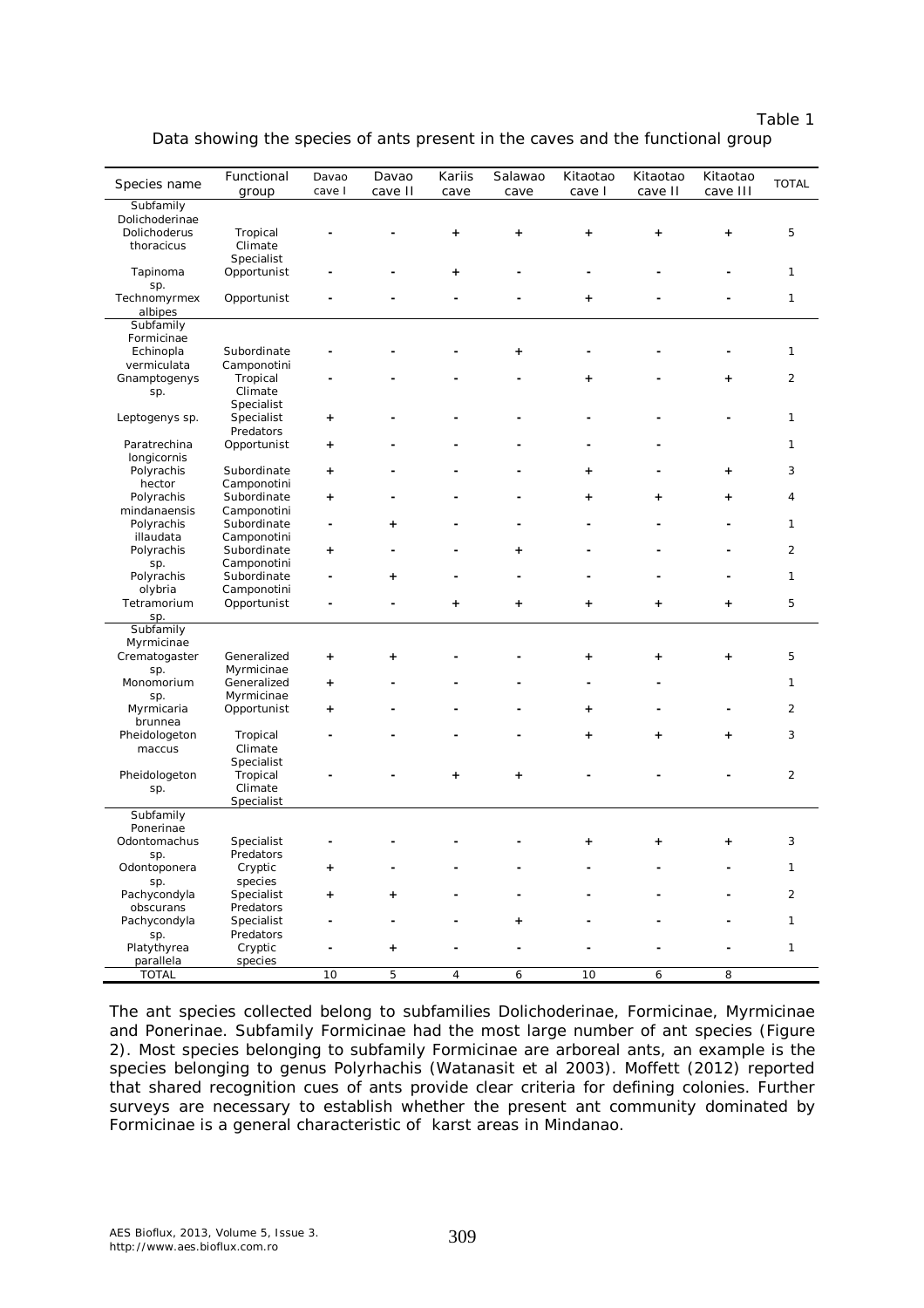

Figure 2. The subfamily with the most number of ant species collected.

*Crematogaster* sp. had the highest relative abundance in the karst areas (Figure 3). As a species commonly found in disturbed habitats (Torchote et al 2010) and an arboreal ant, the vegetation present in limestone areas may have contributed to the abundance of *Crematogaster* sp. Raimundo et al (2004) reported that a high density of trees in the immediate vicinity of a given diaspore probably increases the probability of interaction with arboreal ants. *Crematogaster* sp. was also one of the species present in the caves of Texas (Cokendolpher et al 2009).



Figure 3. Total relative abundance of the collected species of ants.

The species with the lowest abundance was *Echinopla vermiculata* which may be due to the foraging activity of the species. Daily and seasonal foraging activity of ants is mainly modulated by the interaction of abiotic and biotic variables. Foraging activities of ants species are determined by physical variables which is modulated by biotic variables such as interspecific competition, the habitat structure, productivity of resource, different food type, colony needs and other physiological constraints such as heat tolerance (Paris & Espadaler 2012). CSIRO (2011) reported that *Echinopla* species' nest and foraging areas are not readily accessible since *Echinopla* species are found well above the ground. Individuals of the species may not have been easily encountered during the course of the sampling for this reason.

Table 2 shows that all the caves are moderately diverse  $(H' = 2.546)$ . Kitaotao Cave 1 had the highest diversity of ant species. Salawao Cave had the lowest diversity among all the caves ( $H' = 1.187$ ). Stress caused by human disturbance in this cave may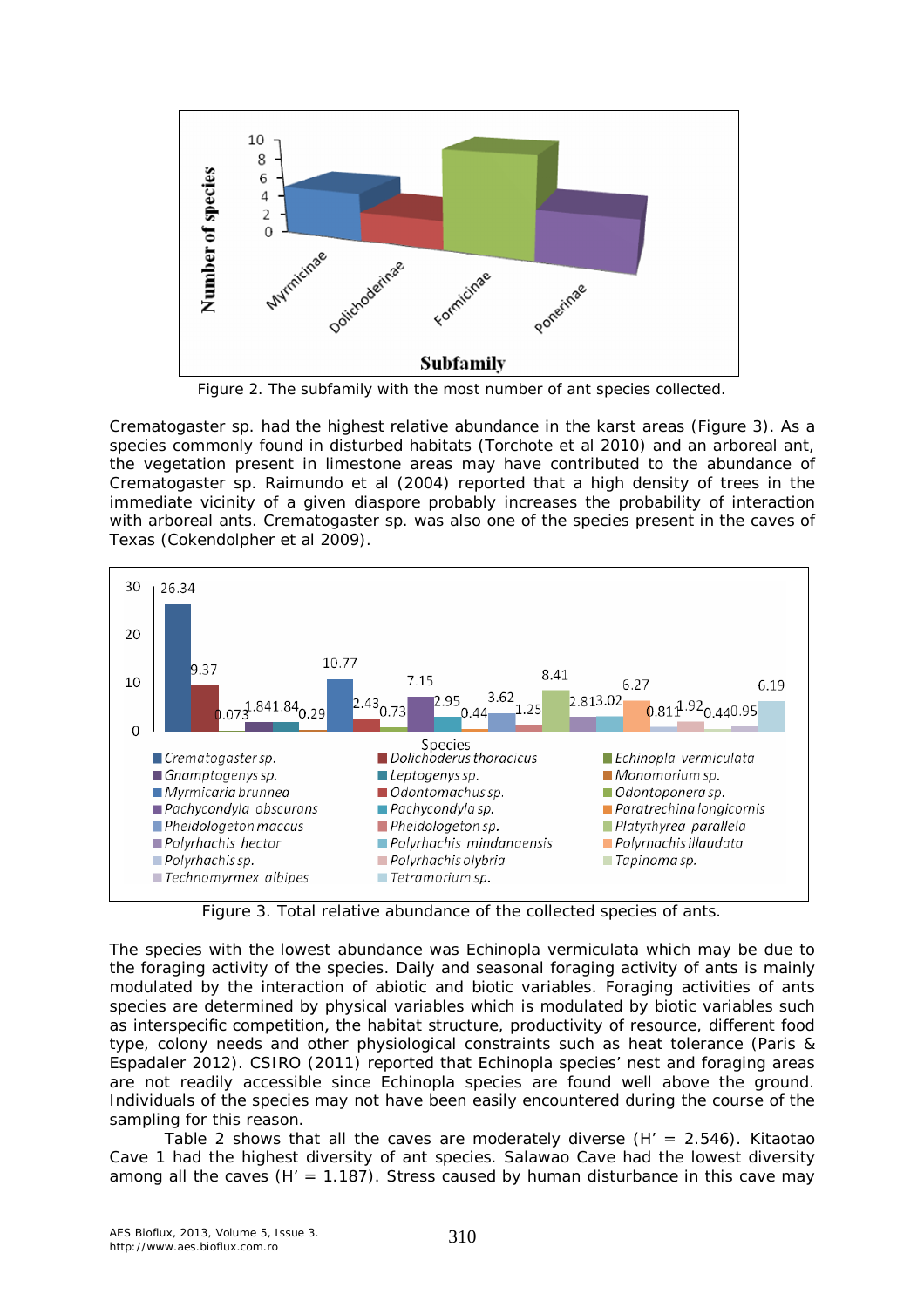have been a limiting factor for most species as Graham et al (2004) found that highly disturbed areas had fewer species and greater number of ants than those with lightly or moderately disturbed areas. Savitha et al (2008) also reported that disturbed sites have more number of common species.

Table 2

|                     | Davao<br>cave l | Davao<br>cave II | Kariis<br>cave | Salawao<br>cave | Kitaotao<br>cave 1 | Kitaotao<br>cave 2 | Kitaotao<br>cave 3 | All caves |
|---------------------|-----------------|------------------|----------------|-----------------|--------------------|--------------------|--------------------|-----------|
| Elevation<br>(masl) | 370             | 470              | 437            | 720             | 316-328            | 325                | 315-353            |           |
| <b>Species</b>      | 10              | 5                | 4              | 6               | 10                 | 6                  | 8                  | 23        |
| Individuals         | 236             | 268              | 43             | 94              | 259                | 133                | 322                | 1355      |
| Dominance           | 0.2267          | 0.3075           | 0.3056         | 0.3594          | 0.1845             | 0.37               | 0.3847             | 0.1157    |
| Shannon-<br>Weiner  | 1.796           | 1.335            | 1.276          | 1.187           | 1.977              | 1.276              | 1.36               | 2.546     |
| Evenness            | 0.6025          | 7598<br>Ω.       | 0.8954         | 0.5464          | 0.7223             | 0.5968             | 0.4868             | 0.5544    |

#### Data showing the biodiversity indices

The dominance values were found to be low indicating the absence of dominant species of ants in the areas sampled. The vegetation is enough to support ants indicating no competition for resources since plants supply food to ants. Heil (2010) reported that ants indirectly defend plants against herbivores and function in dispersal through transporting seeds. On the other hand, plants provide food resources or nesting space in order to increase their presence and capacity to function as defenders. Each species of ants appears in a segregate manner on activities like the gathering of their food.

A more or less even distribution of ant species was observed except for Kitaotao cave 3. The previous flood might have affected the distribution of ant species in Kitaotao cave 3. Mertl et al (2009) stated that the degree of flooding had the strongest impact on ant density in a flooded forest. The reduction of suitable nesting sites caused a linear decrease in ant abundance.

Kitaotao caves were closely related in terms of distribution and abundance of ant species (Figure 4). This may be due to the presence of almost the same vegetation since all these caves were at the same sampling area. However, the differences in the leaflitter cover thickness affect the diversity of each cave. Silva et al (2011) concluded that ant species density increased with increasing number of leaves and number of leaf morphotypes, but also influenced by plot location factors such as plant species richness, vegetation structure and environmental conditions. These caves have almost the same species. *Technomyrmex albipes* which was only found in Kitaotao cave I is known to be associated with humans. The presence of a nearby residential area explains the presence of this ant. *T. albipes* or the White-footed Ants (WFA) is considered a nuisance pest by homeowners because it is frequently observed in kitchens, bathrooms and the exterior building (Warner et al 2005). This ant is known to play a major role in the spreading of the pineapple wilt disease (Sulaiman 1997).

Salawao and Kariis caves were closely related in terms of distribution and abundance of ant species which is probably due to the shared presence of stress caused by human activity in both caves. However, Salawao cave has two species, *Echinopla vermiculata* and *Pachycondyla* sp. that are found only in this cave. The presence of the two species may be due to higher elevation of Salawao cave (720 masl) than other caves that were sampled. Bharti et al (2013) and Sanders et al (2003) observed that ant species richness increased linearly with an initial increase in elevation and peaked at midelevation and thereafter decreased, thus forming a mid-elevation peak. In addition, *Echinopla* species are arboreal ants which nest on dead twigs, vines or branches on trees (CSIRO 2011). In result, they are seldom collected unless especially sought. A species of the same genus, *Echinopla australis* nests in hollow twigs of rain forest canopy (Taylor 1992). The presence of trees and plants near the entrance of Salawao cave plus its exposure to sunlight might be a favorable condition for the species. Savitha et al (2008) reported that canopy and litter in the habitats support and increase ant diversity. *Pachycondyla* species is diverse in its morphology and behavior (Wild 2002). A species of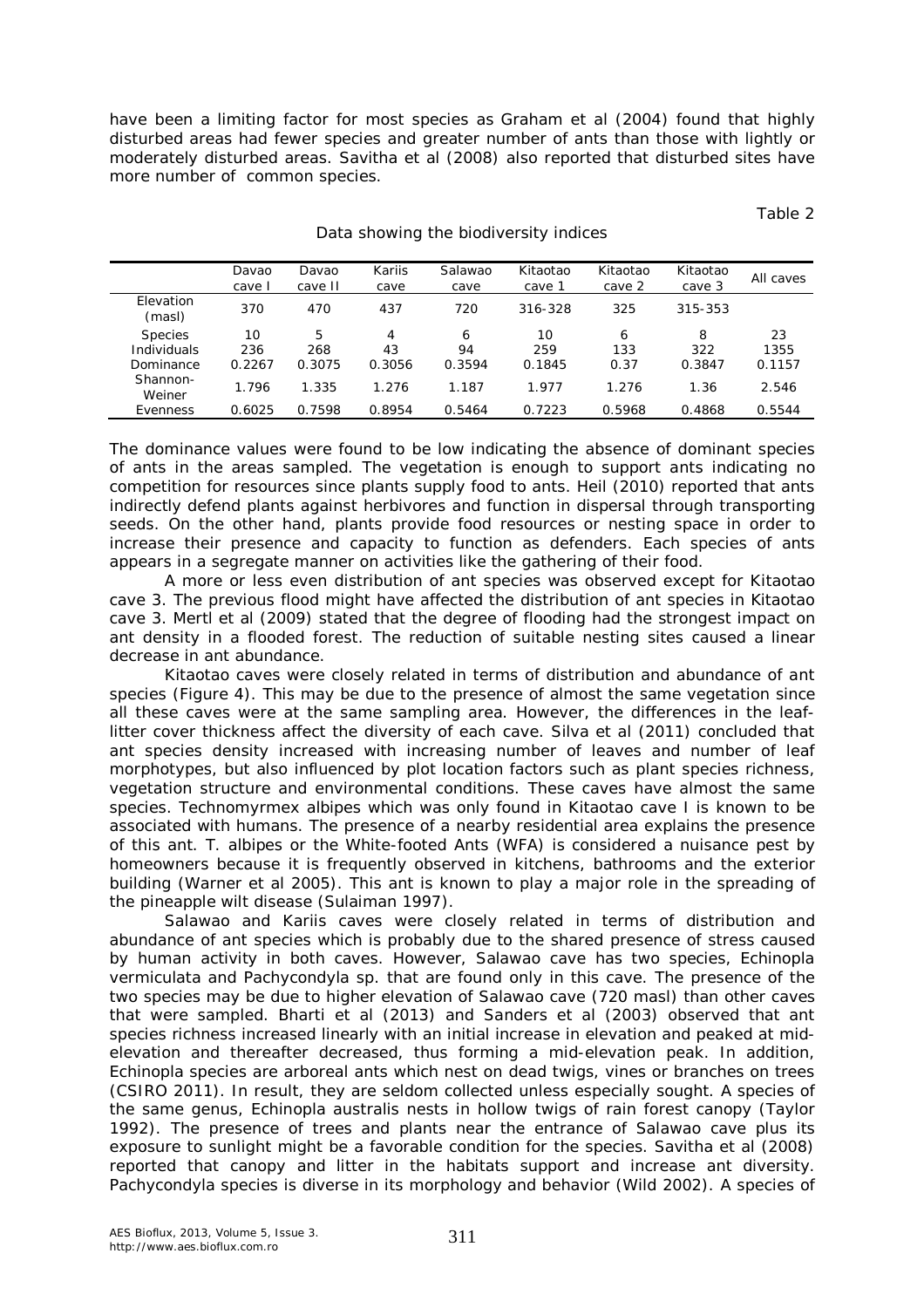the same genus, *Pachycondyla sennaarensis*, a stinging ant is the most common ant in the savannah regions and is spreading rapidly into human settlements (Paknia 2006).



Figure 4. An ordination diagram showing the similarities in caves.

Davao caves have species that are mostly uncommon among all caves. This is because both caves are less disturbed and less disturbed areas can support more ant species than highly disturbed ones. However, only two species were found similar in both caves thus making them most likely unrelated. Difference in diversity between the two caves may be due to higher elevation with steep slopes in Davao cave 2. Higher elevations with steep slopes and strong winds would not permit litter accumulation which results to decreased abundance and species richness of ants (Sabu et al 2008)

*Paratrechina longicornis* was found in Davao cave 1, the cave that ranks second in terms of ant diversity. *P. longicornis* also called longhorn crazy ant is invasive (Harris & Abbott 2002) and one of the widespread tramp ants which is a household, garden and significant agricultural pest (Wetterer 2008). It is said to be a disturbance specialist and is seemingly absent from undisturbed and intact natural habitats (Harris & Abbot 2002) but it can be very common in disturbed and semi-natural environments (Wetterer 2008). Wetterer et al (1999) reported that in Biosphere 2, an artificial biome constructed in Arizona, *P. longicornis* became the dominant ant species within approximately two years of first detection. *P. longicornis* has been reported to be associated with humans as it occurs and known to be found in large numbers in homes or out-of-doors and with this, there is no limit to the latitude where this species can exist (Nickerson & Barbara 2000). *P. longicornis* in Davao cave 1 may have been accidentally transported by climbers and spelunkers that visit the area.

The presence of pest and invasive species of ants in Kitaotao cave 1 and Davao cave 1 which have high diversity is an area of concern since invasive species are known to dominate and displace the native species. The presence of pest and invasive ants indicates disturbance caused by habitat change.

**Conclusion and Recommendation**. Caves of Davao Oriental showed the most uncommon assemblage of ant species and is attributed to being less disturbed than the other areas. *Paratrechina longicornis* an invasive ant species found only in Davao cave 1 may have been transported by climbers and spelunkers. The presence of invasive and opportunist ant species in most caves indicates that the caves where they are found are exposed to high levels of stress and disturbance. It is recommended that more surveys be conducted in Mindanao to fully come up with a complete database on the species richness of ants as well as better understand the ecology of ants in karst limestone habitats. The description of undescribed species in this study may increase the total number of ant species in karst limestone areas in Mindanao.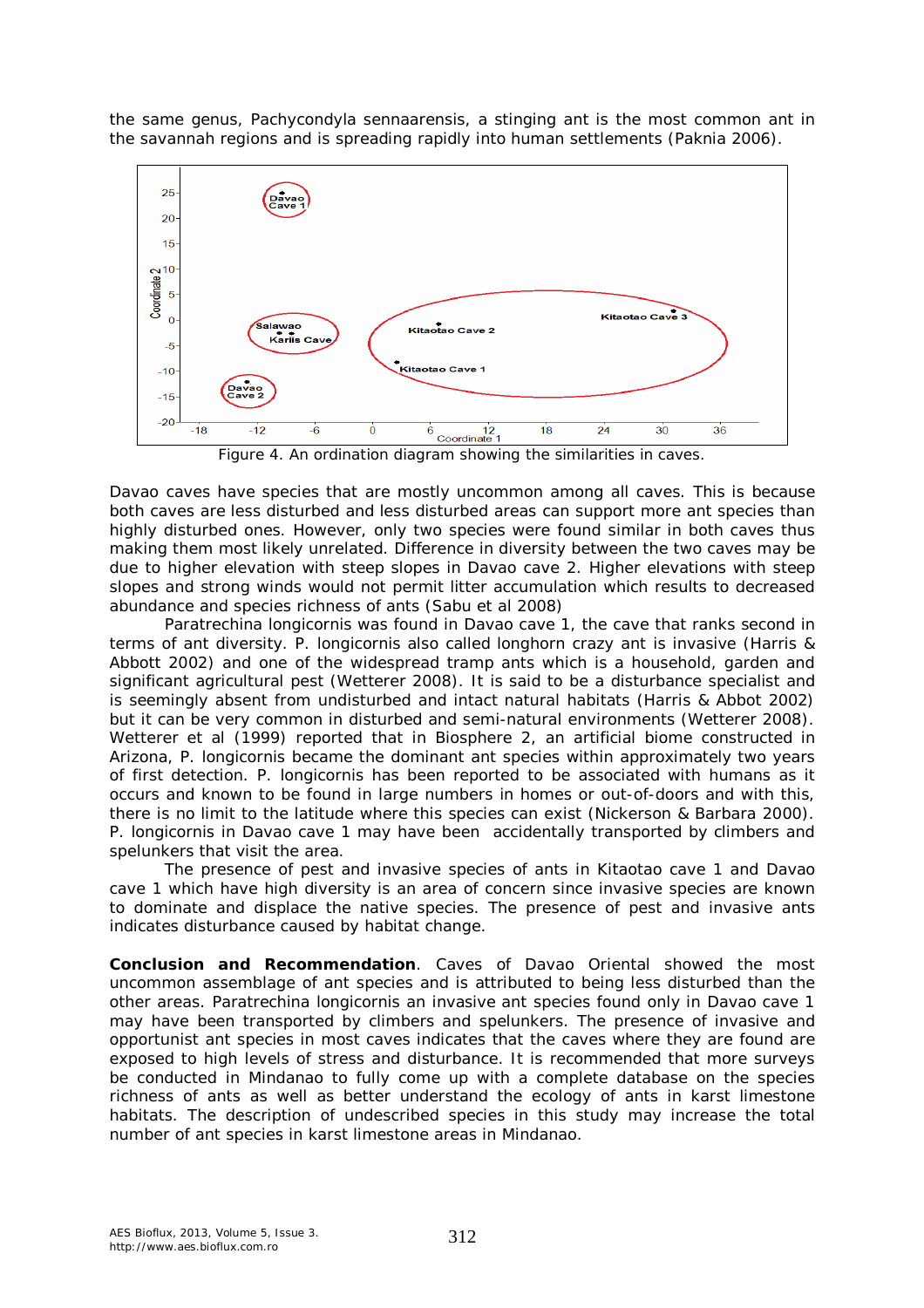**Acknowledgements**. We acknowledge the Commission on Higher Education for funding this research, Mr. Perry Buenavente of the Philippine National Museum for identifying the ant specimens, and PAWB, DENR for the issuance of the gratuitous permit.

#### **References**

- Alpert G., General D. M., 2011 Philippines ants. Retrieved 2011-02-13 from http://www.antweb.org/philippines.jsp.
- Andersen A., 2011 Ant functional group: atlas of living Australia sharing biodiversity knowledge. Retrieved 2011-22-03 from file:///E:/Ant%20Functional%20Groups%20%20%20Atlas%20of%20Living%20Australia.htm
- Andersen A. N., Majer J. D., 2004 Ants show the way down-under: invertebrates as bioindicators in land management. Frontiers in Ecology and the Environment 2:291- 298.
- Batucan L. S. Jr., Nuñeza O. M., 2013 Ant species richness in caves of Siargao Island Protected Landscape and Seascape, Philippines. ELBA Bioflux 5:83-92.
- Bharti H., Sharma Y. P., Bharti M., Pfeiffer M., 2013 Ant species richness, endemicity and functional groups, along an elevational gradient in the Himalaya. Asian Myrmecology 5:79–101.
- Bolton B., 1994 Identication guide to the ant genera of the world. Harvard University Press, Cambridge, USA, pp. 1-5.
- Clements R., Sodhi N. S., Schilthuizen M., Ng P. K. L., 2006 Limestone karsts of Southeast Asia: imperiled arks of biodiversity. Bioscience 56:733-735.
- Cokendolpher J. C., Reddell J. R., Taylor S. J., Krejca J. K., Suarez A. V., Pekins C. E., 2009 Further ants (Hymenoptera: Formicidae) from caves of Texas. Texas Memorial Museum Speleological Monographs, 7. Studies on the cave and endogean fauna of North America, V, Cokendolpher J., Reddell J. (eds), pp. 151-168.
- CSIRO 2011 Ants down under. Retrieved 2011-03-13 from http://anic.ento.csiro.au/ants
- Graham J. H., Hughie H. H., Jones S., Wrinn K., Krzysik L. A., Duda J. J., Freeman D. C., Emlen J. M., Zak J. C., Kovacic D. A., Graham C. C., Balbach H., 2004 Habitat disturbance and the diversity and abundance of ants (Formicidae) in the Southeastern Fall-Line Sandhills. Journal of Insect Science 4.30 pp. 1-15.
- Greenslade P. J. M., 1973 Sampling ants with pitfall traps: digging-in effects. Insectes Sociaux 20:343-353.
- Harris R., Abbott K., 2002 Invasive ant risk assessment. *Paratrechina longicornis*. Retrieved 2011-06-03 from http://www.biosecurity.govt.nz/files/pests/invasiveants/crazy-ants/crazy-ants-risk-assessment.pdf.
- Heil M., 2010 Ant-plant mutualisms. Retrieved 2011-09-03 from http://onlinelibrary.wiley.com/doi/10.1002/9780470015902.a0022558/abstract.
- La Salle J., Gauld I. D., 1993. Hymenoptera: their diversity and their impact on the diversity of other organisms. In: Hymenoptera and biodiversity. La Salle J., Gauld I. D. (eds), CAB International, Wallingford, pp. 1-26.
- Lachaud J.-P., Pérez-Lachaud G., 2012 Diversity of species and behavior of hymenopteran parasitoids of ants: a review. Psyche vol. 2012, article 134746, pp.  $1 - 24$ .
- Majer J. D., Orabi G., Bisevac L., 2007 Ants (Hymenoptera: Formicidae) pass the bioindicator scorecard. Myrmecological News 10:69-76.
- Mertl A. L., Ryder Wilkie K. T., Traniello J. F. A., 2009 Impact of flooding on the species richness, density and composition of amazonianlitter-nesting ants. Biotropica 41:633-641.
- Moffett M. W., 2012 Supercolonies of billions in an invasive ant: what is a society? Behavioral Ecology 23:925-933.
- Nickerson J. C., Barbara K. A., 2000 Crazy ant, *Paratrechina longicornis* (Latreille), (Insecta: Hymenoptera: Formicidae). Retrieved 2013-10-11 from http://edis.ifas.ufl.edu/pdffiles/IN/IN29900.pdf.
- Paknia O., 2006 Distribution of the introduced ponerine ant *Pachycondyla sennaarensis* (Hymenoptera: Formicidae) in Iran. Mymercologische Nachrichten 8:235-238.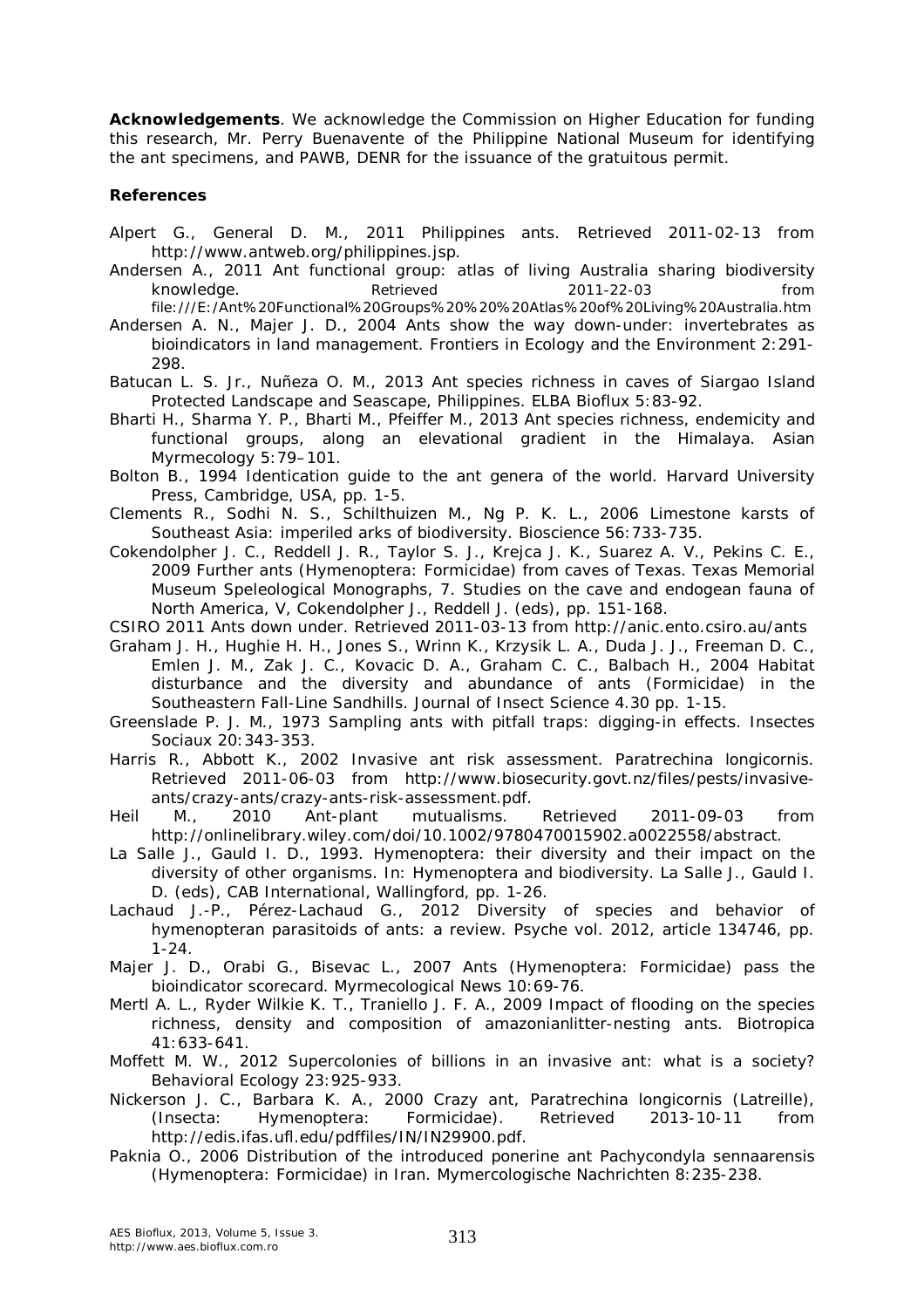- Paris C., Espadaler X., 2012 Foraging activity of native ants on trees in forest fragments colonized by the invasive ant *Lasius neglectus*. Psyche vol. 2012, article 261316, pp. 1-9.
- Raimundo R. L. G., Guimarães P. R. Jr., Almeida-Neto M., Pizo M. A., 2004 The influence of fruit morphology and habitat structure on ant-seed interactions: a study with artificial fruits. Sociobiology 44:261-270.
- Restificar S. D. F., Day M. J., Urich P. B., 2006 Protection of Karst in the Philippines. Acta Carsologica 35:121-130.
- Rizali A., Clough Y., Buchori D., Hosang M. L. A., Bos M. M., Tscharntke T., 2013 Longterm change of ant community structure in cacao agroforestry landscapes in Indonesia. Insect Conservation and Diversity 6:328-338.
- Sabu T. K., Vineesh P. J., Vinod K. V., 2008 Diversity of forest litter-inhabiting ants along elevations in the Wayanad region of the Western Ghats. Journal of Insect Science 8:69.
- Sanders N. J., Moss J., Wagner D., 2003 Patterns of ant species richness along elevational gradients n an arid ecosystem. Global Ecology & Biogeography 12:93– 102.
- Savita S., Barve N., Davidar P., 2008 Response of ants to disturbance gradients in and around Bangalore, India. Tropical Ecology 49:235-243.
- Silva P. S., Bieber A. G., Corrêa M. M., Leal I. R., 2011 Do leaf-litter attributes affect the richness of leaf-litter ants? Neotrop Entomol 40(5):542-547.
- Sulaiman S. F. M., 1997 Impact of weed management on ant density and fruit yield in the control of pineapple wilt disease. Acta Horticulturae 425:475-484.
- Taylor R. W., 1992 Nomenclature and distribution of some Australian and New Guinean ants of the subfamily Formicinae (Hymenopteran: Formicidae). Australian Journal of Entomology 31(1):57-69.
- Torchote P., Sitthicharoenchai D., Chaisuekul C., 2010 Ant species diversity and community composition in three different habitats: mixed deciduous forest, teak plantation and fruit orchard. Tropical Natural History 10(1):37-51.
- Wang C., Strazanac J. S., Butler L., 2001 Association between ants (Hymenoptera: Formicidae) and habitat characteristics in oak-dominated mixed forests. Community and Ecosystem Ecology 30:842-848.
- Warner J., Scheffrahn R. H., Cabrera B., 2005 White-footed ant, *Technomyrmex albipes* (Fr. Smith) (Insecta: Hymenoptera: Formicidae: Dolichoderinae). University of Florida, EENY-273:1-5
- Watanasit S., Sonthichai S., Noon-anant N., 2003 Preliminary survey of ants at Tarutao National Park, Southern Thailand. Songklanakarin Journal of Science and Technology 25(1):115-122.
- Wetterer J. K., 2008 Worldwide spread of the longhorn crazy ant, *Paratrechina longicornis* (Hymenoptera: Formicidae). Mymercological News 11:137-149.
- Wetterer J. K., Miller S. E., Wheeler D. E., Olson C. A., Polhemus D. A., Pitts M., Ashton I. W., Himler A. G., Yospin M. M., Helms K. R., Harken E. L., Gallaher J., Dunning C. E., Nelson M., Litsinger J., Southern A., Burgess T., 1999 Ecological dominance by *Paratrechina longicornis* (Hymenoptera: Formicidae), an invasive tramp ant, in Biosphere 2. Florida Entomologist 82:381–388.
- Wild A., 2002 The genus *Pachycondyla* (Hymenoptera: Formicidae) in Paraguay. Boletín del Museo Nacional de Historia Natural del Paraguay 14:1-18.
- Wilkie K. T. R., Mertl A. M., Traniello J. F. A., 2010 Species diversity and distribution patterns of the ants of Amazonian Ecuador. PLoS ONE 5(10): e-13146.
- \*\*\* Resorts and Hotels Philippines, 2013. Map of the Philippines, Luzon, Visayas and Mindanao. Retrieved September 25, 2013 from http://resorts-hotelsphilippines.lejinternetplaza.com/hotels-resorts/Information/Map\_Philippines.php.